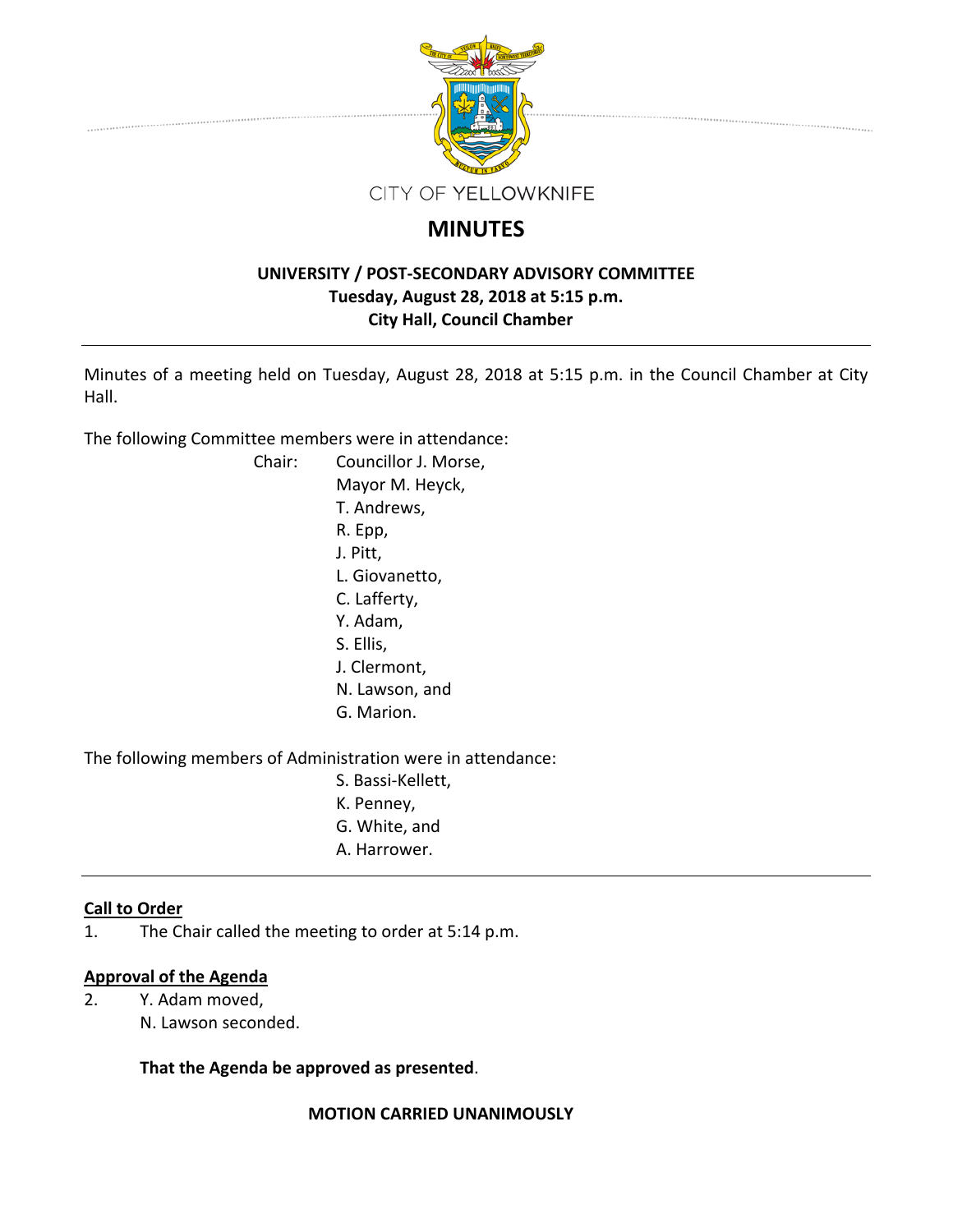

## **Introductions**

3. An introduction of additional personnel present was made and the structure of the meeting outlined with regards to the 'Discussion Questions' on the posters on the wall.

## **Approval of the Minutes of Previous Meeting**

4. T. Andrews moved, S. Ellis seconded,

## **That the Minutes for August 15, 2018 be approved as presented.**

#### **MOTION CARRIED UNANIMOUSLY**

#### **Disclosure of Pecuniary Interest**

5. There were no disclosures of pecuniary interest.

#### **Discussion**

- 6. The Chair began by addressing the public nature of the Committee's work and outlined the protocol that Committee members must take with regards to media.
- 7. The City Administrator outlined where the Committee could take their work and how it could be used going forward.
- 8. G. White was volunteered to write down everyone's ideas (on the posters provided) and outlined the order of the brainstorming session. He began by addressing question 1. and carried on in order to question 7. The results from the brainstorming session are outlined below.
	- A. How can the City support development of a university, recognizing the City doesn't have a mandate for education?
		- i. Amplify the issues; co-locate facilities, aggregate post-secondary demand, addressing unmet education needs of Yellowknife & NWT, career development for working students and lifelong learners
		- ii. Lobby for legislation change for publicly funded post-secondary
		- iii. Lobby for the foundational review to be moved forward
		- iv. Act as a catalyst for development
		- v. Build public support
		- vi. Partnerships with arts and culture facilities, libraries and financial partners
		- vii. Support from the City; does the City commit to the project. E.g. land?
		- viii. Political aspects; selling, constituent support
		- ix. Identify what the benefits are of having a university in Yellowknife
		- x. Look at other examples in Canada
		- xi. Building critical mass
		- xii. Frame it "wellness for the community"
		- xiii. Facilitate key partnerships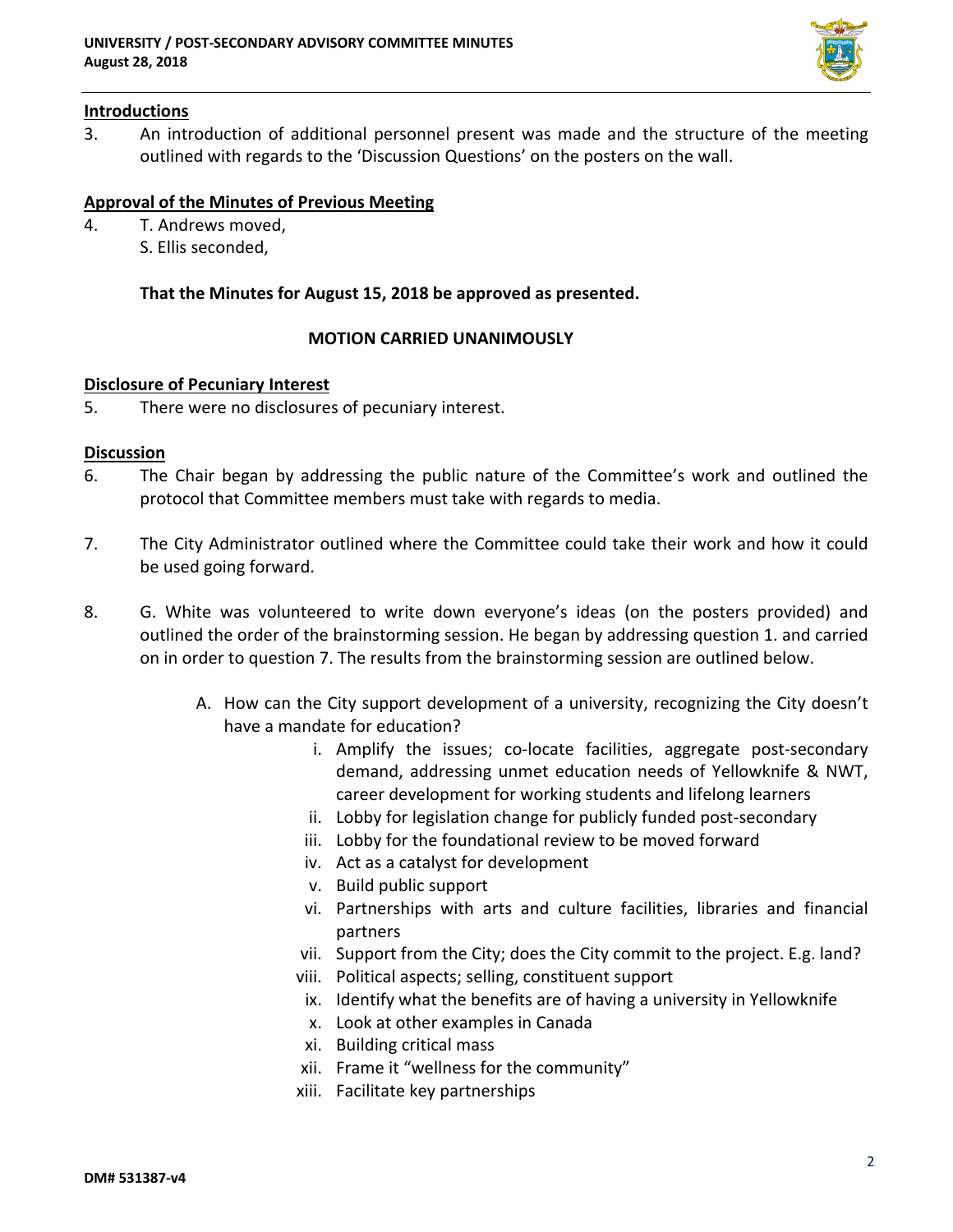

- xiv. Analyze recruitment issues and look at the benefits of this recruitment on the community and economy (in terms of real estate for example)
- xv. Build support with other communities in Yellowknife
- xvi. Look at the demand for a northern University globally
- B. What does the City have to offer?
	- i. Largest Northern Community; a central hub
	- ii. Diverse transport
	- iii. Wilderness
	- iv. Great Slave Lake
	- v. Industry Development
	- vi. Active and remediated sites
	- vii. Diverse options; stimulant for university employees
	- viii. Recreational services and quality of life options
	- ix. Prince of Wales Heritage Centre
	- x. Taiga LAB
	- xi. Northern cosmopolitan, nature and vitality
	- xii. Safety
	- xiii. Offers growth opportunities for years / decades to come
	- xiv. New Hospital (both territories); research, teaching, indigenous health
	- xv. NWT has 11 official languages, rich heritage and culture and diversity of languages in Yellowknife
- C. What are the potential obstacles / barriers and what can we do to address them?
	- i. Managing change; develop a strategy
	- ii. Identify a university as an economic driver
	- iii. Aligning with government (not currently); need common goal
	- iv. Funding commitments; identify potential partners
	- v. Lack of daycare services for students and staff
	- vi. Student housing; identify funding programs and zoning issues
	- vii. Land constraints; collaborate with Akaitcho
	- viii. Costs; capital and housing
	- ix. Government funding; not allowed to be focused on one institution
	- x. GNWT; educate MLA's, lobby for economic benefits, build coalition of partners
	- xi. Recruitment; City can address the attractiveness of the community
	- xii. A university in Yellowknife benefits all (quantify), focus on territory not Fort Smith
- D. How can we build community support and understanding:
	- ‐ Akaitcho land claims
	- ‐ Chamber of Commerce
		- a. With Yellowknifers?
			- i. Information at the Farmer's Market and other public opportunities
			- ii. Focus on a larger constituency of support and enthusiasm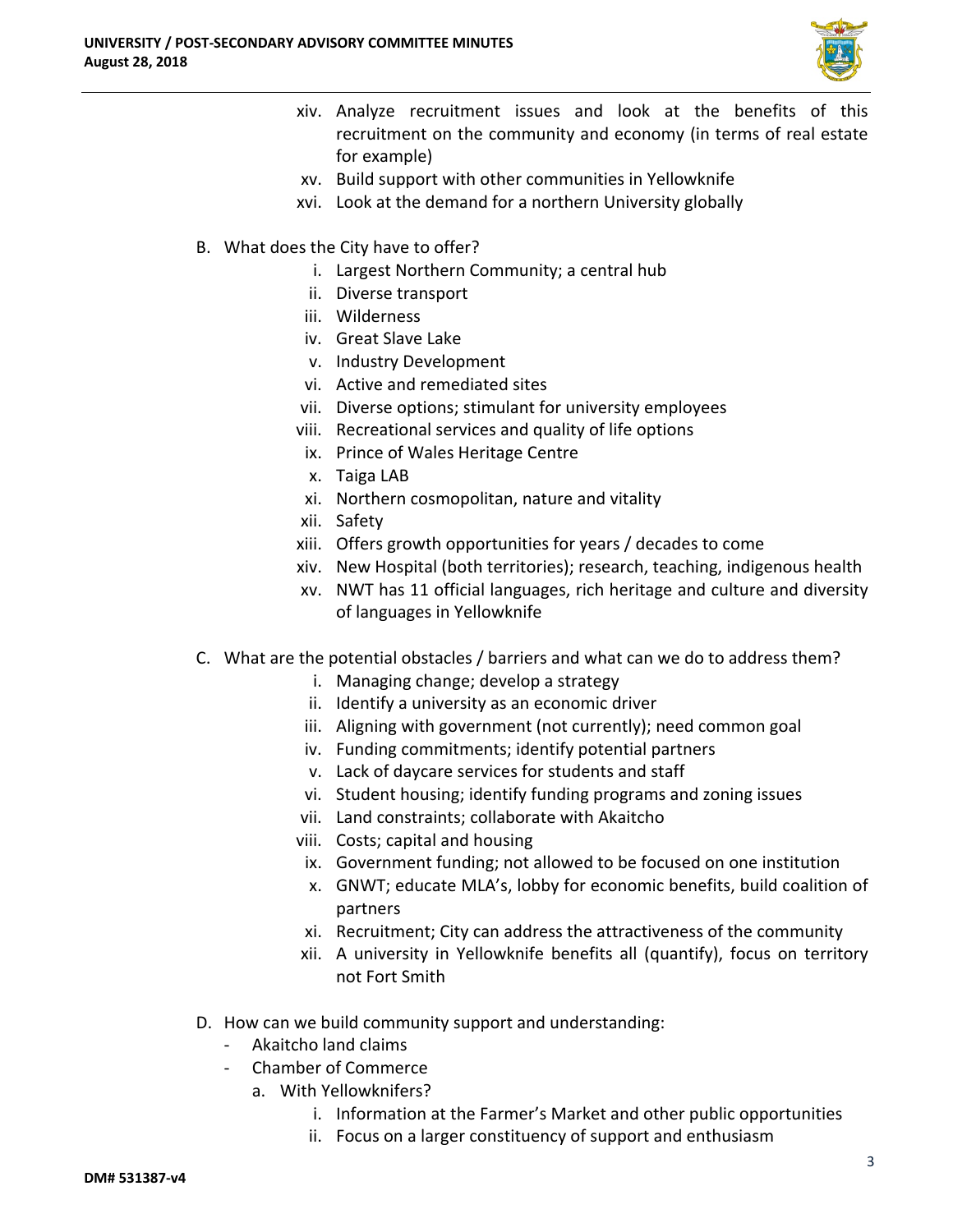

- iii. Positive vision / opportunity i.e. mining industry
- b. With other NWT communities, governments, organizations?
	- i. NWTAC Resolution, work with northern communities in developing a positive outcome in entire North
	- ii. Lobby for TLICHO Governments support
	- iii. Community government support and endorsement of foundational review
	- iv. University is focused on northern success
- E. How can the City assess economic leakage (the amount of investment that the City and Territory are perceived to be missing out on)?
	- i. Identify opportunities through Aurora Research Institute (ARI)
	- ii. Research grants going south; the information / rightful owners belong in the north
	- iii. Research money draining from north
	- iv. Students spending money in southern universities
	- v. Research administration dollars
	- vi. Student Financial Assistance (SFA) spin offs
	- vii. Yukon college as a resource
- F. GNWT is developing its response to the *Aurora College Foundational Review* what contribution do we want to make to inform their response?
	- i. Paint a positive picture of the foundational review
	- ii. Feedback from committee to Julian / Kerry
	- iii. Expand scope beyond a polytechnic
	- iv. Articulate as a positive
	- v. Standing committee lobby (entire committee)
	- vi. Document from Committee chair; written submission, high points, work of this committee
	- vii. Meeting / presentation to cabinet
	- viii. Polytechnic label may not be reflective of the outcome
	- ix. Educational opportunities for the north; they are bigger than Yellowknife
	- x. Educate / lobby benefits for northern community
- G. How can this committee maximize its effectiveness?
	- i. Building support outside of Yellowknife
	- ii. Get others to the table (community and Indigenous governments)
	- iii. Public survey on educational opportunities
	- iv. Research i.e. Student Financial Assistance
	- v. Partners
	- vi. Lobby
	- vii. Educate
	- viii. Small interim gains and benefits
	- ix. Effective communications plan that mitigates negative issues